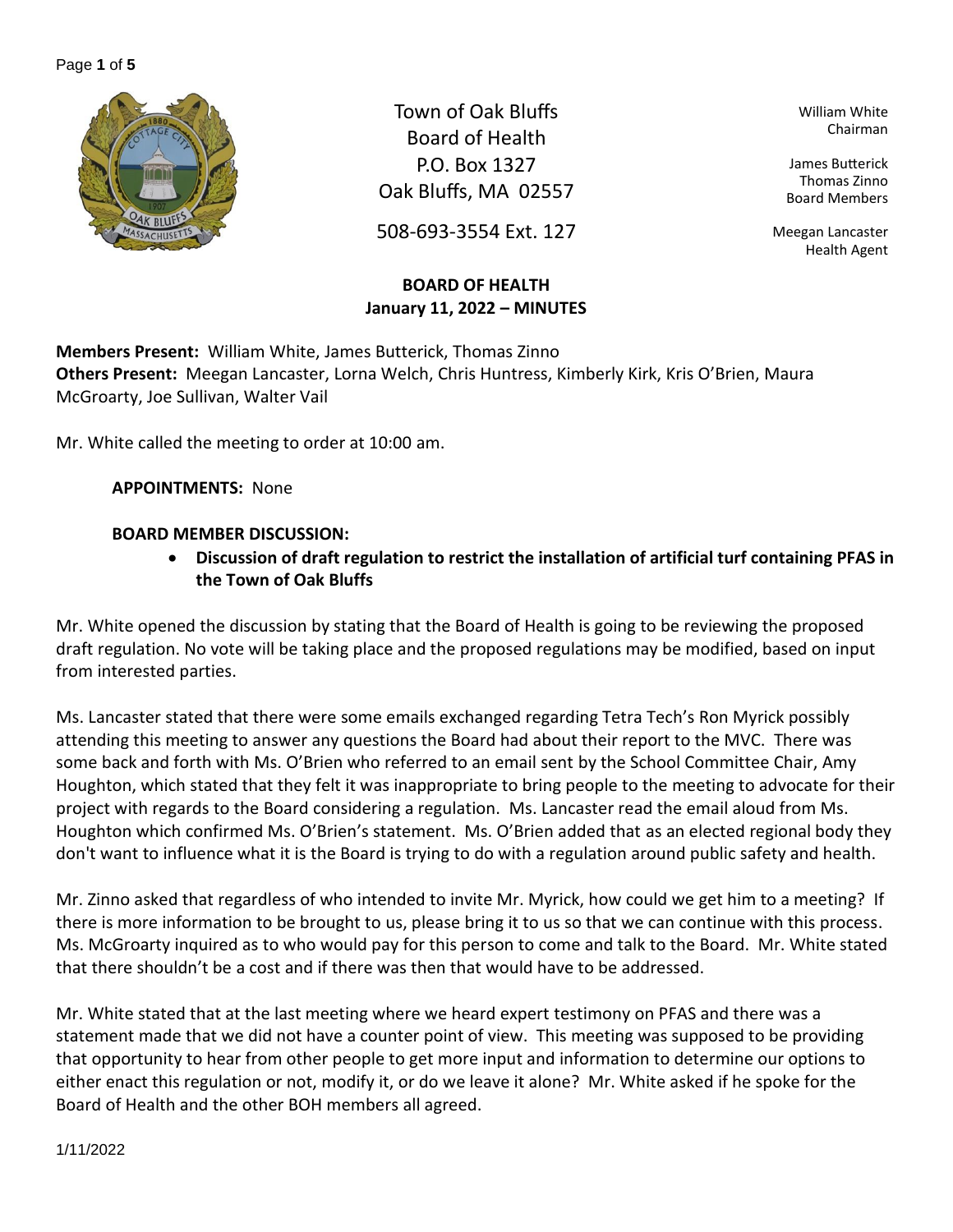#### Page **2** of **5**

Ms. Lancaster asked for clarification on the path of communication. There was further discussion on how to best communicate with all parties. Ms. Lancaster expressed that she wanted to clarify that in the email referring to Mr. Myrick attending the Board of Health meeting, the response from the School Committee was talking about the special permit process which might have been where there was a disconnect because there is a difference between the special permit process versus regulatory oversight by the Board of Health. She felt that this could be where that misunderstanding came from, because she never heard back from the School Committee specifically about the Board of Health meeting. It seems like it's all clarified now, so we should be fine going forward. She also stated that when she realized the School Committee hadn't been in contact with Mr. Myrick she emailed him and offered a spot on the agenda for January 25<sup>th</sup>.

Ms. Lancaster stated that we had received several letters regarding this project and two of the people who submitted letters asked that they be read at this meeting, which she did.

Mr. Sullivan stated that he wanted to make sure that the discussions with the Board regarding the field project are consistent with the products that are being proposed for use for the field. Ms. Lancaster responded that the discussion that was had through email yesterday with Dr. Bennett was related directly to the proposed materials and that conversation draws on the Tetra Tech, Alpha Analytical and Horsley & Whitten reports and the commentary that has been submitted to the Board has been based directly on those specific materials.

Mr. Huntress spoke about the group email conversation regarding that Ms. Bennett informed the Board of some results in the Tetra tech evaluation of the Alpha analytical results, in particular a substance known as PFPEA, that was found at 148 parts per trillion in the results. Ms. Bennett did not disclose that that result was J-qualified, which means that it's an estimate and means that the testing agent or the chemists who perform that test had questions and put a marker on the result. He did refer in his response that although there are many different ways that that result could have gotten into the test, one of them could be from cross contamination. He was not inferring that all PFAS results from the Tetra Tech report were from cross contamination. The point that he was trying to make was, it was just this one individual test, and he was surprised that Ms. Bennett hadn't referenced the fact that that test result was J-qualified in her transmission to the Board of Health. This is why he felt he needed to respond.

Mr. Vail expressed his concern that the proposed regulation did not include anything that generates PFAS in the town and was only referring to the artificial turf field.

Dr. Bennett responded to Mr. Huntress stating a J-flag does not mean that it's contamination or that there's any doubt that the PFAS are there, they just can't tell with certainty how much. Her whole point of sending her December 22 email was to just point out that the project specifications for the field said that there should be no PFAS that were either under California prop 65 or EPA method 537 and indeed the tests show that those PFAS are there. It's most likely not contamination and we do need to get Tetra Tech in here to address that, but the J-flag absolutely does not mean that there's any question about the presence of PFAS being there. To address the other point that was raised about the fact that there are PFAS everywhere and why aren't we banning it, that is happening, and she pays very close attention to the regulatory landscape and some of you may know that TURA just voted to regulate PFAS as a class in Massachusetts. The EPA is talking about designating PFOA and PFOS as carcinogens, which means there is no safe limit at all. We're not talking about parts per trillion anymore or even parts per quadrillion; we're talking about zero as a limit for an MCL.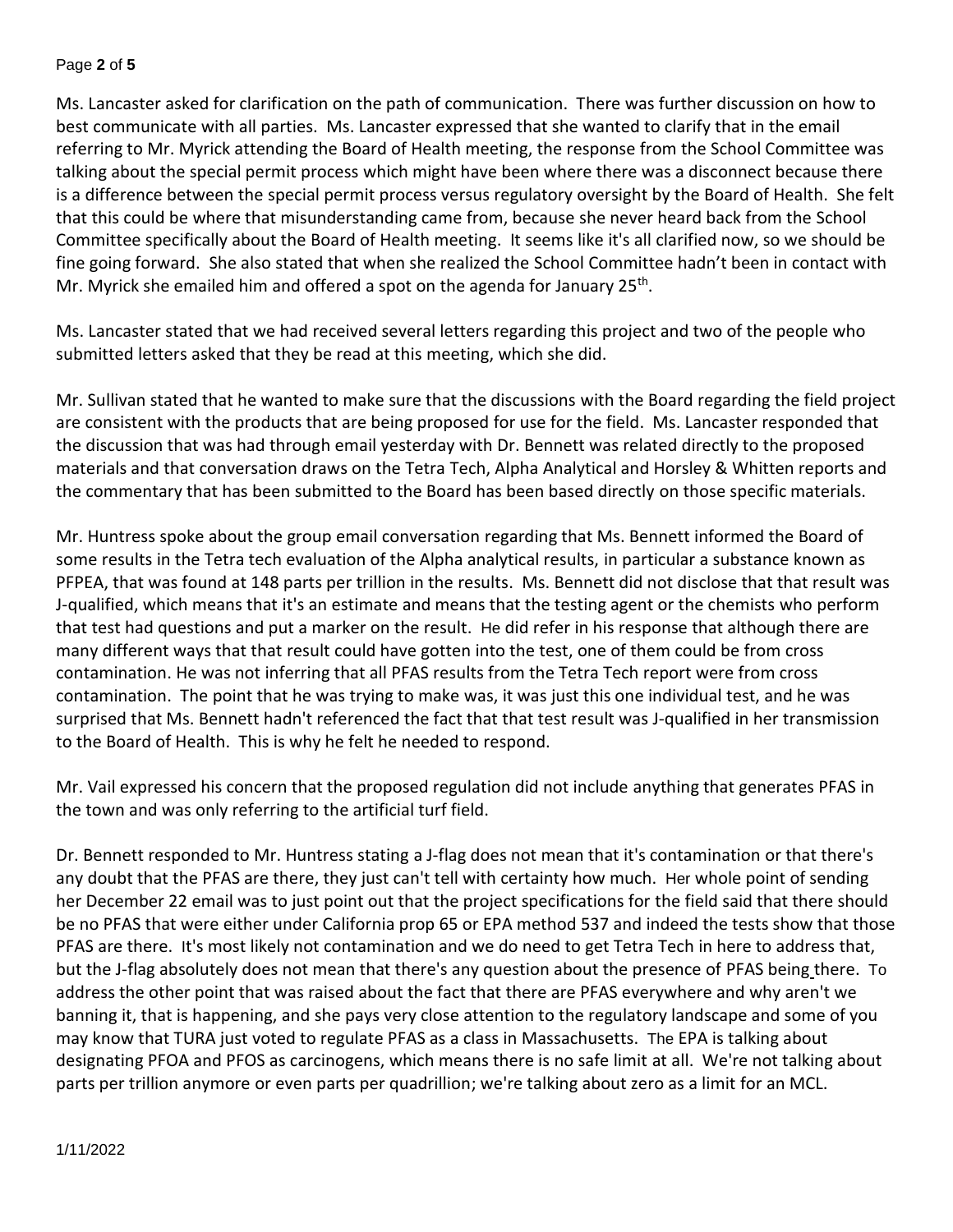#### Page **3** of **5**

To knowingly put down a large piece of plastic grass that has PFAS she believes is short-sighted when we know that these regulations are coming, we know from other areas like Portsmouth, New Hampshire and Connecticut, and the testing that has been provided to you, PFAS does leech off,.

Ms. Mello stated she sent a letter to the Board of Health previously speaking about what Mr. Vail brought attention to. She spoke about the finite limit we have for PFAS adding into the aquifer because its sole source. Our drinking water comes from rain and the sea levels are rising, so the amount of water you're diluting your PFAS into is shrinking. She would strongly suggest some hydrogeology modeling so that the BOH and the planning board are aware of how much capacity we still have while we make decisions on PFAS discharging options that are coming before us. She understands that Mr. Huntress thought that J-values should be flagged when spoken about because they are estimates and because they're below the calibration curve. She was wondering why in the table that was submitted to the Board of Health, the values for the Nantucket soil testing weren't listed when they were J-estimates, because everything listed in that table, except for PFOS is a J-value in the Alpha Analytical report that was submitted. She sent a letter to Ms. Lancaster with the screenshot so that she would see that, but she thinks it's a little disingenuous to call out Dr. Bennett about not flagging J-values and then providing a table full of them without flagging them. Her second point to make would be that if the J-values are solid enough to say that there is background PFAS levels in the soils in Nantucket, those same J-values must be valid enough in your SPLT leaching analysis (when you soak the turf components in water and then tested that water for PFAS) to tell you what would come off in the rainwater. She made graphs for that and sent them to Ms. Lancaster and also put them in a folder that anyone with the link can access and that's on public record. These graphs are made with the data directly from the Tetra Tech report also showing New Hampshire and Franklin, MA, reports from which that data is pulled are included in that folder so that everything is transparent. In addition, when you're looking at these PFAS numbers, Tetra Tech estimated you could get 12 parts per trillion coming off that field. Knowing what capacity, you have and what projects contribute how much more to it is a valid concern, and these are numbers that can be run by professionals, and she suggests that we do so, rather than go on people's opinions.

Mr. Mikos addressed a statement made by Mr. White which was that the draft regulations did not specifically target the field project. He stated that he feels it does target the field project because the regulation does not ban all PFAS. Also, how could the town allow its residents to drink the water when PFAS have been detected? He stated that he would like to know who is paying all these experts to be here because if we're not using independent third-party review, just like the MVC engaged third party independent review, this is a colossal waste of time and a popularity competition as to who can put forth more big words for us to understand.

Mr. White responded by stating that in the beginning of this process it was specifically about PFAS being over the sole source aquifer. As we get more information it has evolved into a bigger issue than one particular project which will be reflected in the regulation.

Mr. Butterick stated that this came to our attention back in August, and realizing that we have PFAS in our water supply now why would we want to knowingly add more to it? And yes, it's going to mean more than just the turf field. We're going to have to go back and look at other sources of PFAS, not just in Oak Bluffs but on the whole island if we're going to protect our water supply.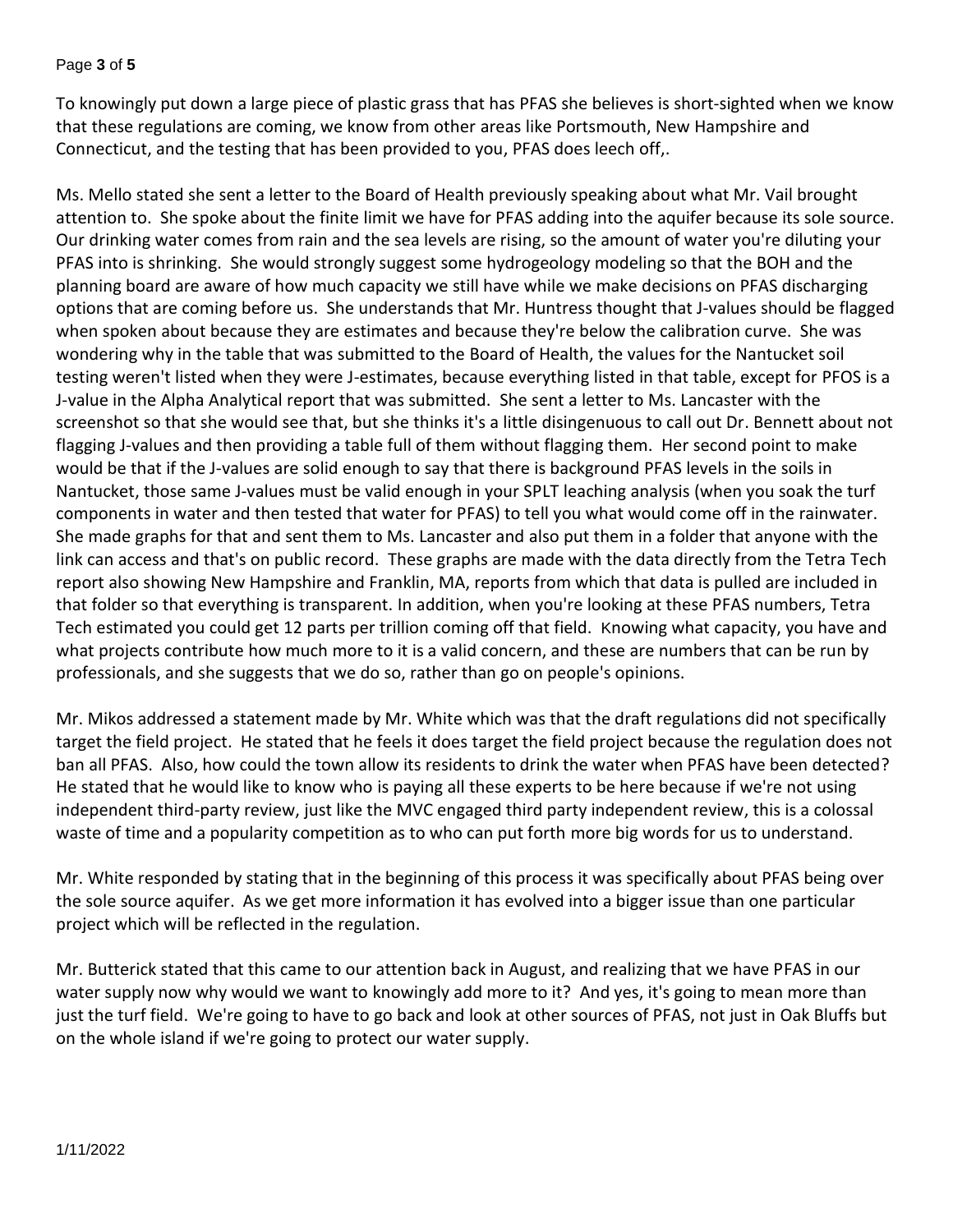#### Page **4** of **5**

Mr. Sullivan wanted to reemphasize that there are a lot of points being brought up about Tetra tech and about the report and they are not here to actually speak on it and you're hearing one side of it right now.

Ms. Mello stated that she has received no compensation to be here. She is here because she lives in Westfield, MA which is a PFAS contaminated community. The children she raises are contaminated with PFAS and her aquifer is contaminated with PFAS. If there is anything that her educational background can do to help other communities avoid what has happened to her community she will do it every time. She reiterated that no one is paying her to be here.

Mr. Zinno stated that it would be great to have Tetra Tech here. He questions what can be done if the field pollutes the aquifer, who can treat it. They have been doing the testing on the private wells around the airport and they would be a wealth of information for us. We could also be looking at municipal sewer systems and treatments.

Dr. Bennett wanted to respond to the question of who is paying her to be here and stated that nobody is paying her. She is also from an affected community in Massachusetts. She stated she was the one who discovered PFAS in artificial turf despite the industry telling her it wasn't there. She is only here because she cares about the public health of others and cares about the environment. She cannot drink her water, nor can she take showers in her water. Until we her town can build their nine-plus million-dollar filtration plant, they have to go get water from a PFAS free water station at the water department. She doesn't want that to happen to us. It should not happen to anyone and that's why she is here.

Mr. Smith stated that there have been many years of careful consideration and alternatives have already been scrutinized and many of them would have a detrimental impact to the environment such as nitrogen loading. He wanted to remind folks that the educators of the schools are bringing this to the town entities, a project that will allow for healthy, safe playing fields for kids.

# • **Late fees and fines**

# o **Food Establishment Permit renewals**

Ms. Lancaster explained that we are entering into our permit renewal season, and we have had issues in the past especially with food establishments not submitting their applications on time. The state code requires that applications be submitted at least 30 days prior to the expiration date which has not been happening. We did have a 20% late fee established prior to the pandemic but suspended that the last two years because of all the uncertainty. We would like to reinstate the late fee and adjust it to a flat fee somewhere between \$50 and \$100. Mr. Butterick made a motion to approve a \$75 late fee for food establishment applications that are not received by March 15<sup>th</sup>. All in favor.

# o **Septic Installer License/installing without a license and or permit**

After some discussion it was decided to continue the discussion at the January  $25<sup>th</sup>$  meeting.

# **APPROVAL OF MINUTES:** None